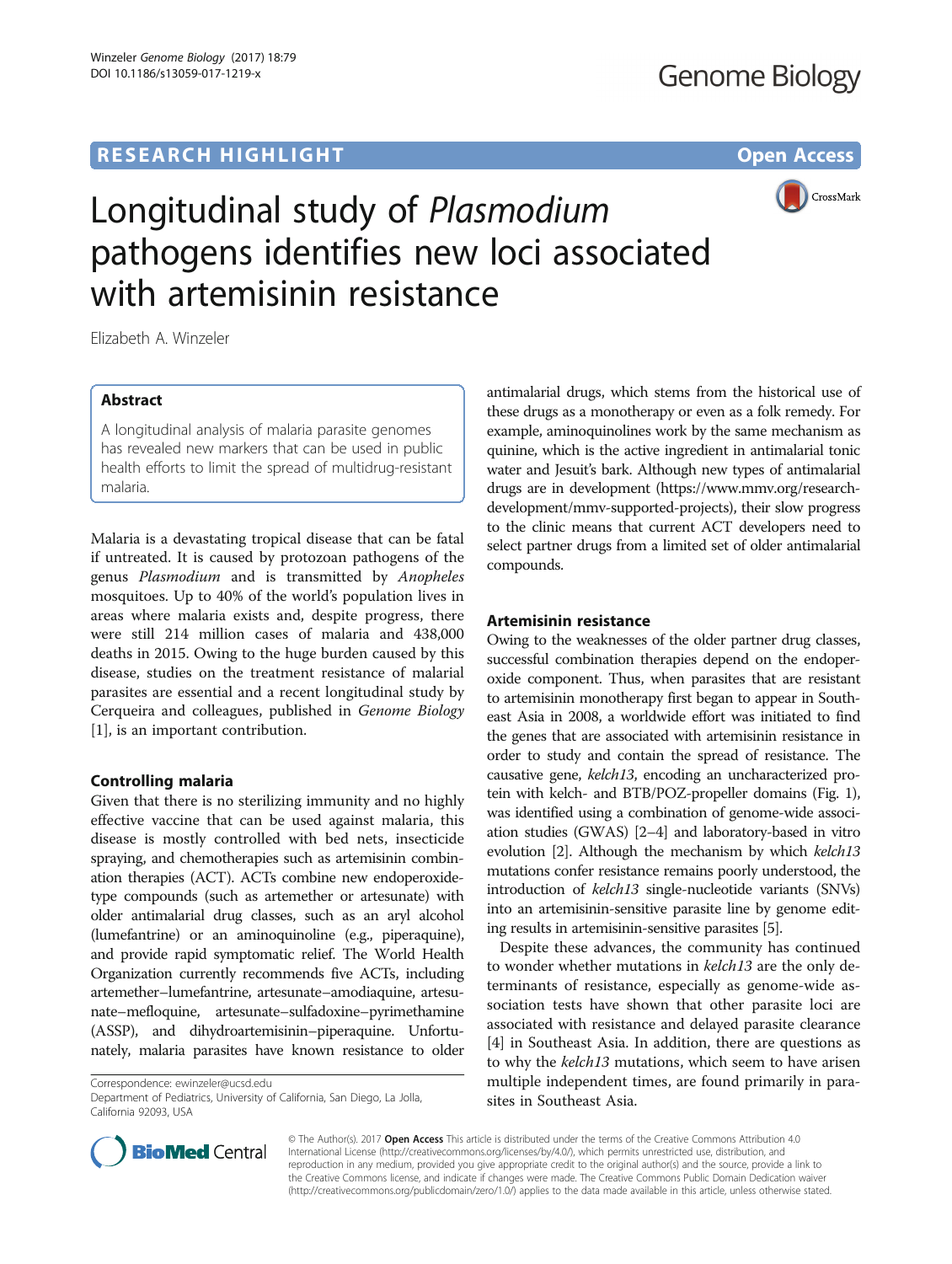<span id="page-1-0"></span>

#### Discovering markers of resistance

To address these questions, an international team led by Daniel Neafsey at the Broad Institute used a new approach. Previous GWAS had used samples that were collected primarily after resistance had emerged, but the Neafsey team performed a longitudinal analysis, sequencing 194 parasites from patient samples obtained from five sites in Northwest Thailand during the period in which artemisinin resistance emerged (2001–2014) [\[1\]](#page-2-0). They first identified approximately 17,000 high-quality SNVs. Then, using artemisininresistance data (parasite clearance time) as a phenotype, they performed a GWAS. The authors showed that, as expected, the strongest association signal was from kelch13, with parasites bearing the C580Y mutant allele dominating by the end of the surveillance period. These data beautifully show that GWAS can indeed find a specific allele and not just important loci.

Next, the authors sought to find potential modulatory alleles that may have supported the emergence of kelch13 mutant alleles. Here, the data were reanalyzed with only samples containing mutant kelch13 alleles included. Interestingly, this GWAS analysis identified another variant in a kelch-domain-containing gene on chromosome 10, which suggests that variants in this gene, kelch10, may epistatically modulate the artemisinin-resistance phenotype.

Finally, the authors performed a longitudinal analysis to identify candidate background mutations that were required for the spread of kelch13 resistance mutations. Unlike other significant variants that were identified in the GWAS study, kelch13 variants exhibited a temporal increase in the frequency of the non-reference allele (C580Y) during the period when artemisinin resistance evolved. To identify other genes that might contribute to resistance, the authors further analyzed their dataset and identified other variants that, like kelch13 variants, show an increase in non-reference allele frequency over time. Notably, some of these variants occur in genes that belong to pathways thought to be involved with artemisinin resistance in Plasmodium falciparum, including the phosphoinositol signaling pathway [\[6](#page-2-0)] and the ubiquitination pathway [[7\]](#page-2-0). The authors hypothesize that these variants may increase the fitness of parasites that have the kelch13 gene.

#### Future work

A potential weakness in Cerqueira et al.'s analysis [\[1](#page-2-0)] is that it focused entirely on SNVs and did not consider structural variants. Recently, researchers have shown that copy number variants on chromosome 14 are associated with resistance to piperaquine, a component of an ACT used in Southeast Asia [[8](#page-2-0), [9\]](#page-2-0). In addition, copy number changes in *mdr1*, which encodes the *P. falcip*arum multidrug resistance protein 1, confer resistance to mefloquine, another partner drug. It is possible that important structural variants may be located near the alleles that were identified in this study as being associated with delayed parasite clearance, and that the structural variants are actually responsible for the association signal. This possibility highlights the importance of obtaining independent evidence (from genome-editing studies,